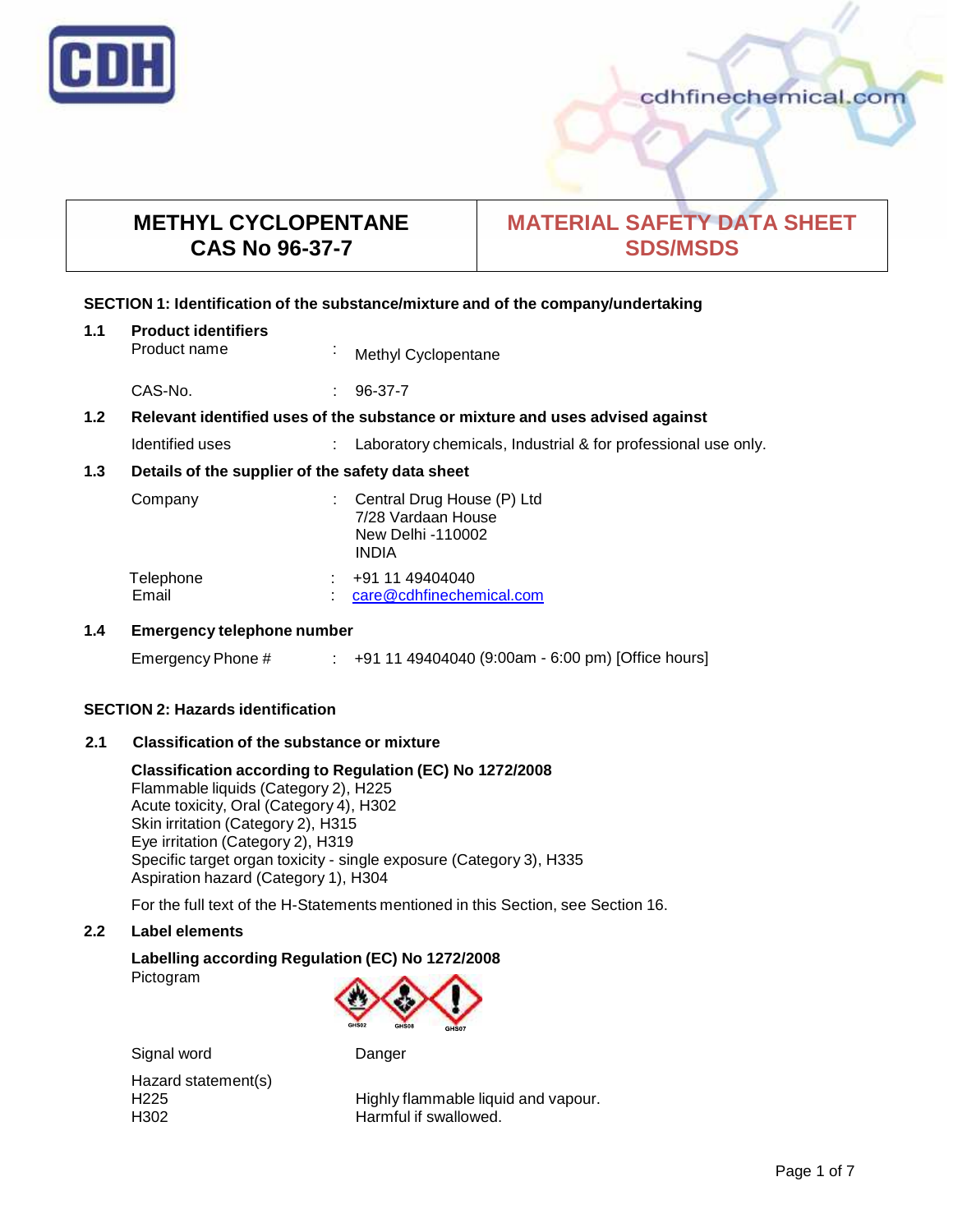|     | H <sub>304</sub>                         | May be fatal if swallowed and enters airways.                                                                                       |
|-----|------------------------------------------|-------------------------------------------------------------------------------------------------------------------------------------|
|     | H <sub>315</sub>                         | Causes skin irritation.                                                                                                             |
|     | H <sub>319</sub>                         | Causes serious eye irritation.                                                                                                      |
|     | H <sub>335</sub>                         | May cause respiratory irritation.                                                                                                   |
|     | Precautionary statement(s)               |                                                                                                                                     |
|     | P <sub>210</sub>                         | Keep away from heat/sparks/open flames/hot surfaces. No smoking.                                                                    |
|     | P <sub>261</sub>                         | Avoid breathing dust/fume/gas/mist/vapours/spray.                                                                                   |
|     | $P301 + P310$                            | IF SWALLOWED: Immediately call a POISON CENTER/doctor.                                                                              |
|     | $P305 + P351 + P338$                     | IF IN EYES: Rinse cautiously with water for several minutes. Remove<br>contact lenses, if present and easy to do. Continue rinsing. |
|     | P331                                     | Do NOT induce vomiting.                                                                                                             |
|     | Supplemental Hazard<br><b>Statements</b> | none                                                                                                                                |
| 2.3 | <b>Other hazards - none</b>              |                                                                                                                                     |

## **SECTION 3: Composition/information on ingredients**

#### **3.1 Substances**

| Formula          | : $C_6H_{12}$     |
|------------------|-------------------|
| Molecular weight | $: 84.16$ g/mol   |
| CAS-No.          | $: 96-37-7$       |
| EC-No.           | $: 202 - 503 - 2$ |

#### **Hazardous ingredients according to Regulation (EC) No 1272/2008** Component Classification Concentration

**Methylcyclopentane**

| 96-37-7   | Flam. Lig. 2; Acute Tox. 4;       | $\leq$ 100 % |
|-----------|-----------------------------------|--------------|
| 202-503-2 | Skin Irrit. 2; Eye Irrit. 2; STOT |              |
|           | SE 3; Asp. Tox. 1; H225,          |              |
|           | H302, H315, H319, H335,           |              |
|           | H304                              |              |
|           |                                   |              |

For the full text of the H-Statements mentioned in this Section, see Section 16.

### **SECTION 4: First aid measures**

#### **4.1 Description of first aid measures**

#### **General advice**

Consult a physician. Show this safety data sheet to the doctor in attendance.

#### **If inhaled**

If breathed in, move person into fresh air. If not breathing, give artificial respiration. Consult a physician.

#### **In case of skin contact**

Wash off with soap and plenty of water. Consult a physician.

## **In case of eye contact**

Rinse thoroughly with plenty of water for at least 15 minutes and consult a physician.

#### **If swallowed**

Do NOT induce vomiting. Never give anything by mouth to an unconscious person. Rinse mouth with water. Consult a physician.

- **4.2 Most important symptoms and effects, both acute and delayed** The most important known symptoms and effects are described in the labelling (see section 2.2) and/or in section 11
- **4.3 Indication of any immediate medical attention and special treatment needed** No data available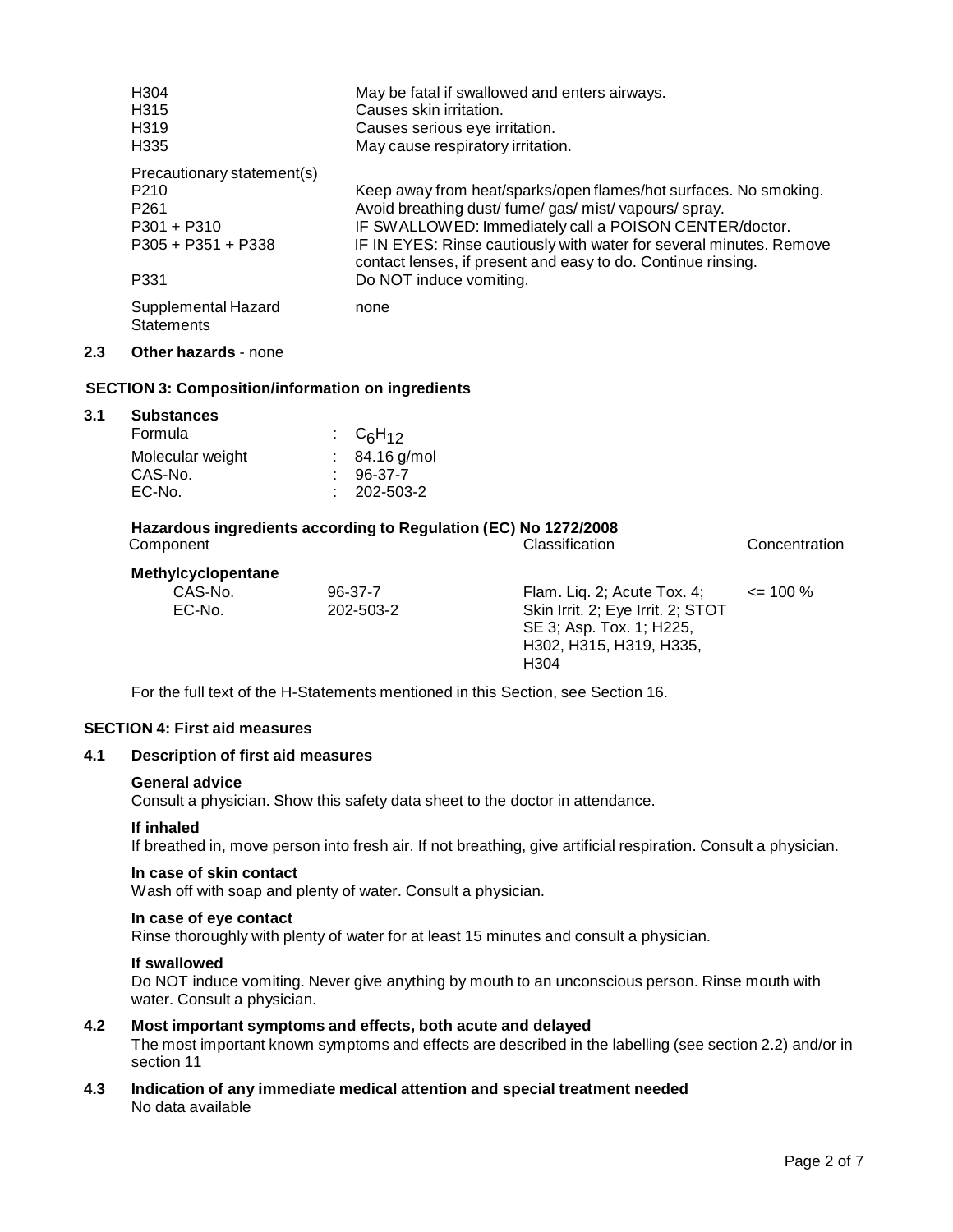#### **SECTION 5: Firefighting measures**

#### **5.1 Extinguishing media**

#### **Suitable extinguishing media**

Use water spray, alcohol-resistant foam, dry chemical or carbon dioxide.

- **5.2 Special hazards arising from the substance ormixture** Carbon oxides
- **5.3 Advice for firefighters** Wear self-contained breathing apparatus for firefighting if necessary.

#### **5.4 Further information**

Use water spray to cool unopened containers.

#### **SECTION 6: Accidental release measures**

**6.1 Personal precautions, protective equipment and emergency procedures**

Use personal protective equipment. Avoid breathing vapours, mist or gas. Ensure adequate ventilation. Remove all sources of ignition. Evacuate personnel to safe areas. Beware of vapours accumulating to form explosive concentrations. Vapours can accumulate in low areas. For personal protection see section 8.

#### **6.2 Environmental precautions**

Prevent further leakage or spillage if safe to do so. Do not let product enter drains.

### **6.3 Methods and materials for containment and cleaning up**

Contain spillage, and then collect with an electrically protected vacuum cleaner or by wet-brushing and place in container for disposal according to local regulations (see section 13).

# **6.4 Reference to other sections**

For disposal see section 13.

#### **SECTION 7: Handling and storage**

#### **7.1 Precautions for safe handling**

Avoid contact with skin and eyes. Avoid inhalation of vapour or mist. Keep away from sources of ignition - No smoking.Take measures to prevent the build up of electrostatic charge.

For precautions see section 2.2.

## **7.2 Conditions for safe storage, including any incompatibilities**

Store in cool place. Keep container tightly closed in a dry and well-ventilated place. Containers which are opened must be carefully resealed and kept upright to prevent leakage. Storage class (TRGS 510): Flammable Liquids

#### **7.3 Specific end use(s)**

Apart from the uses mentioned in section 1.2 no other specific uses are stipulated

#### **SECTION 8: Exposure controls/personal protection**

#### **8.1 Control parameters**

#### **8.2 Exposure controls**

#### **Appropriate engineering controls**

Handle in accordance with good industrial hygiene and safety practice. Wash hands before breaks and at the end of workday.

#### **Personal protective equipment**

#### **Eye/face protection**

Face shield and safety glasses Use equipment for eye protection tested and approved under appropriate government standards such as NIOSH (US) or EN 166(EU).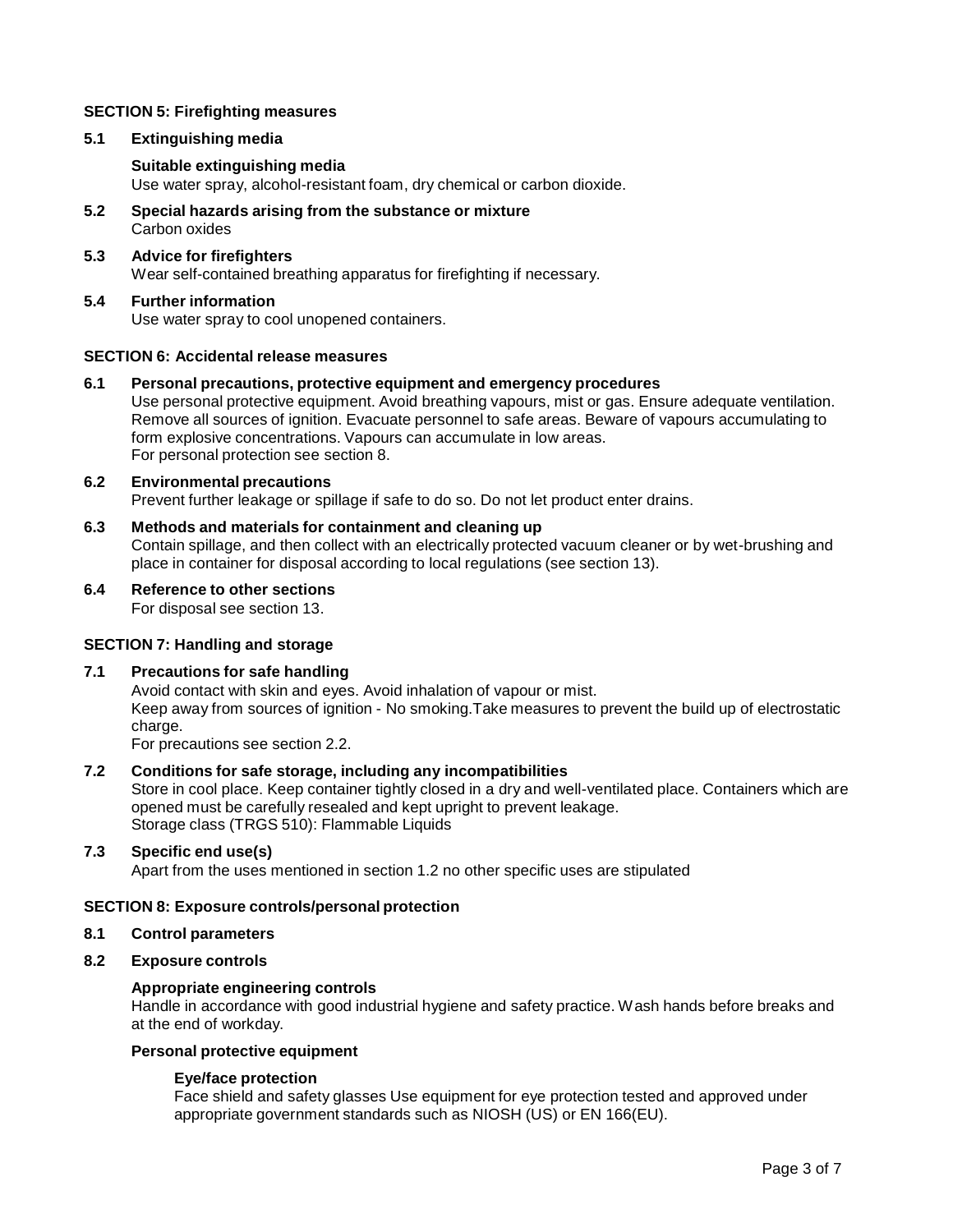#### **Skin protection**

Handle with gloves. Gloves must be inspected prior to use. Use proper glove removal technique (without touching glove's outer surface) to avoid skin contact with this product. Dispose of contaminated gloves after use in accordance with applicable laws and good laboratory practices. Wash and dry hands.

#### **Body Protection**

Complete suit protecting against chemicals, Flame retardant antistatic protective clothing., The type of protective equipment must be selected according to the concentration and amount of the dangerous substance at the specific workplace.

#### **Respiratory protection**

Where risk assessment shows air-purifying respirators are appropriate use (US) or type ABEK (EN 14387) respirator cartridges as a backup to enginee protection, use a full-face supplied air respirator. Use respirators and components tested and approved under appropriate government standards such as NIOSH (US) or CEN (EU).

#### **Control of environmental exposure**

Prevent further leakage or spillage if safe to do so. Do not let product enter drains.

#### **SECTION 9: Physical and chemical properties**

#### **9.1 Information on basic physical and chemical properties**

| a) | Appearance                                        | Form: liquid<br>Colour: colourless                                     |
|----|---------------------------------------------------|------------------------------------------------------------------------|
| b) | Odour                                             | No data available                                                      |
| c) | <b>Odour Threshold</b>                            | No data available                                                      |
| d) | рH                                                | No data available                                                      |
| e) | Melting point/freezing<br>point                   | Melting point/range: -142 °C - lit.                                    |
| f) | Initial boiling point and<br>boiling range        | 72 °C - lit.                                                           |
| g) | Flash point                                       | -29.0 °C - closed cup                                                  |
| h) | Evaporation rate                                  | No data available                                                      |
| i) | Flammability (solid, gas)                         | No data available                                                      |
| j) | Upper/lower<br>flammabilityor<br>explosive limits | Upper explosion limit: 8.35 %(V)<br>Lower explosion limit: $1.2\%$ (V) |
| k) | Vapour pressure                                   | No data available                                                      |
| I) | Vapour density                                    | No data available                                                      |
| m) | Relative density                                  | 0.749 g/cm3 at 25 $^{\circ}$ C                                         |
| n) | Water solubility                                  | No data available                                                      |
| O) | Partition coefficient:n-<br>octanol/water         | No data available                                                      |
| p) | Auto-ignition<br>temperature                      | 329.0 °C                                                               |
| q) | Decomposition<br>temperature                      | No data available                                                      |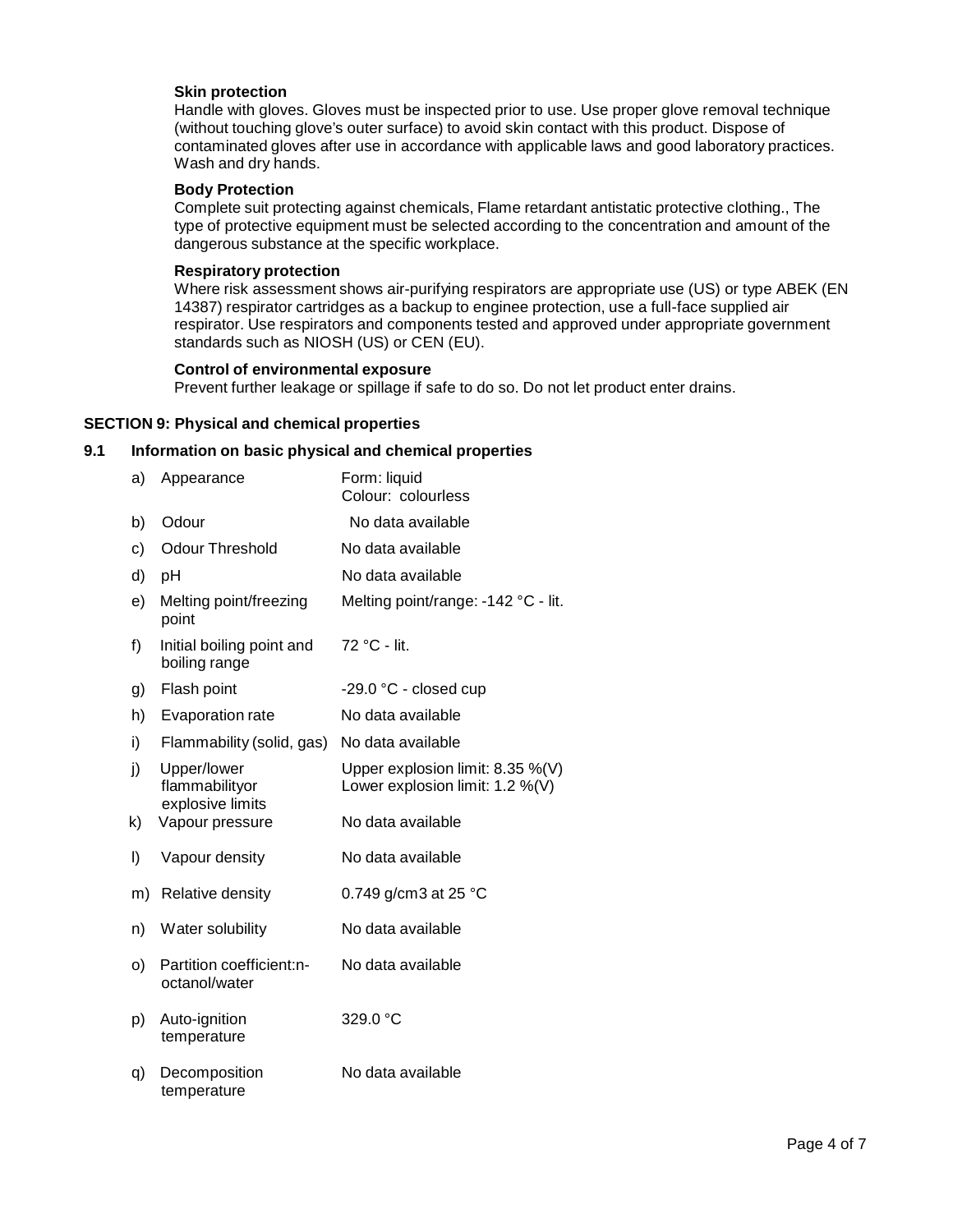- 
- r) Viscosity No data available
- s) Explosive properties No data available
- t) Oxidizing properties No data available

#### **9.2 Other safety information** No data available

#### **SECTION 10: Stability and reactivity**

**10.1 Reactivity** No data available

**10.2 Chemical stability** Stable under recommended storage conditions.

- **10.3 Possibility of hazardous reactions** No data available
- **10.4 Conditions to avoid** Heat, flames and sparks. Extremes of temperature and direct sunlight.
- **10.5 Incompatible materials** Strong oxidizing agents
- **10.6 Hazardous decomposition products** Hazardous decomposition products formed under fire conditions. - Carbon oxides Other decomposition products - No data available In the event of fire: see section 5

#### **SECTION 11: Toxicological information**

#### **11.1 Information on toxicological effects**

# **Acute toxicity**

No data availableMethylcyclopentane

#### **Skin corrosion/irritation** No data available(Methylcyclopentane)

**Serious eye damage/eye irritation** No data available(Methylcyclopentane)

#### **Respiratory or skin sensitisation**

No data available(Methylcyclopentane)

#### **Germ cell mutagenicity**

No data available(Methylcyclopentane)

#### **Carcinogenicity**

IARC: No component of this product present at levels greater than or equal to 0.1% is identified as probable, possible or confirmed human carcinogen by IARC.

#### **Reproductive toxicity**

No data available(Methylcyclopentane)

#### **Specific target organ toxicity - single exposure** Inhalation - May cause respiratory irritation.(Methylcyclopentane)

#### **Specific target organ toxicity - repeated exposure**

No data available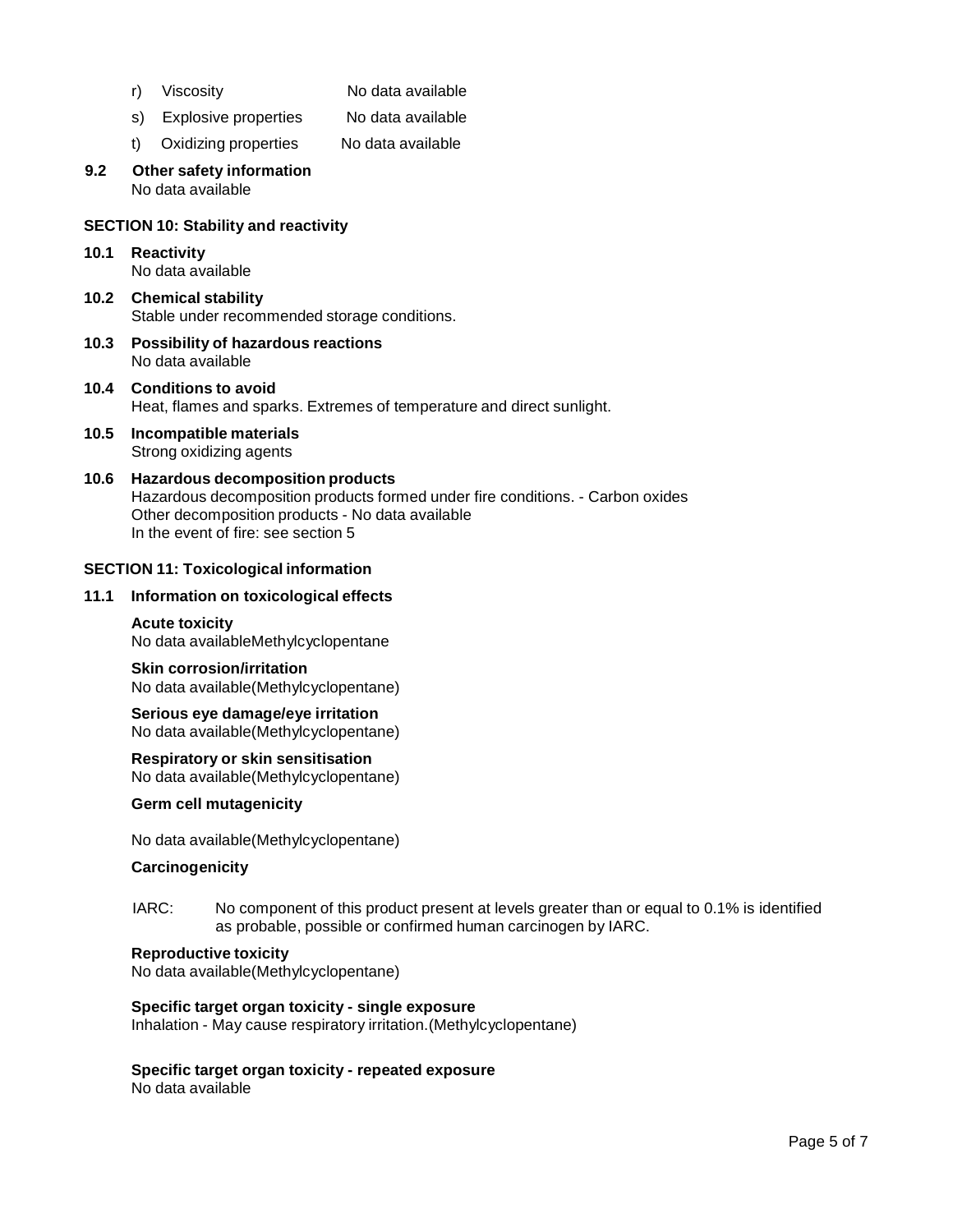#### **Aspiration hazard**

The substance or mixture is known to cause human aspiration toxicity hazards or has to be regarded as if it causes a human aspiration toxicity hazard.(Methylcyclopentane)

## **Additional Information**

RTECS: GY4640000

To the best of our knowledge, the chemical, physical, and toxicological properties have not been thoroughly investigated.

To the best of our knowledge, the chemical, physical, and toxicological properties have not been thoroughly investigated.(Methylcyclopentane)

#### **SECTION 12: Ecological information**

#### **12.1 Toxicity** No data available

- **12.2 Persistence and degradability** No data available
- **12.3 Bioaccumulative potential** No data available
- **12.4 Mobility in soil** No data available(Methylcyclopentane)
- **12.5 Results of PBT and vPvB assessment** PBT/vPvB assessment not available as chemical safety assessment not required/not conducted

#### **12.6 Other adverse effects**

No data available

#### **SECTION 13: Disposal considerations**

#### **13.1 Waste treatment methods**

#### **Product**

Burn in a chemical incinerator equipped with an afterburner and scrubber b highly flammable. Offer surplus and non-recyclable solutions to a licensed disposal company.

#### **Contaminated packaging**

Dispose of as unused product.

#### **SECTION 14: Transport information**

| 14.1 | UN number<br>ADR/RID: 2298 |                                                                                                         | IMDG: 2298 | <b>IATA: 2298</b> |
|------|----------------------------|---------------------------------------------------------------------------------------------------------|------------|-------------------|
| 14.2 | ADR/RID:<br>IMDG:<br>IATA: | UN proper shipping name<br><b>METHYLCYCLOPENTANE</b><br><b>METHYLCYCLOPENTANE</b><br>Methylcyclopentane |            |                   |
| 14.3 | ADR/RID: 3                 | Transport hazard class(es)                                                                              | IMDG: 3    | IATA: 3           |